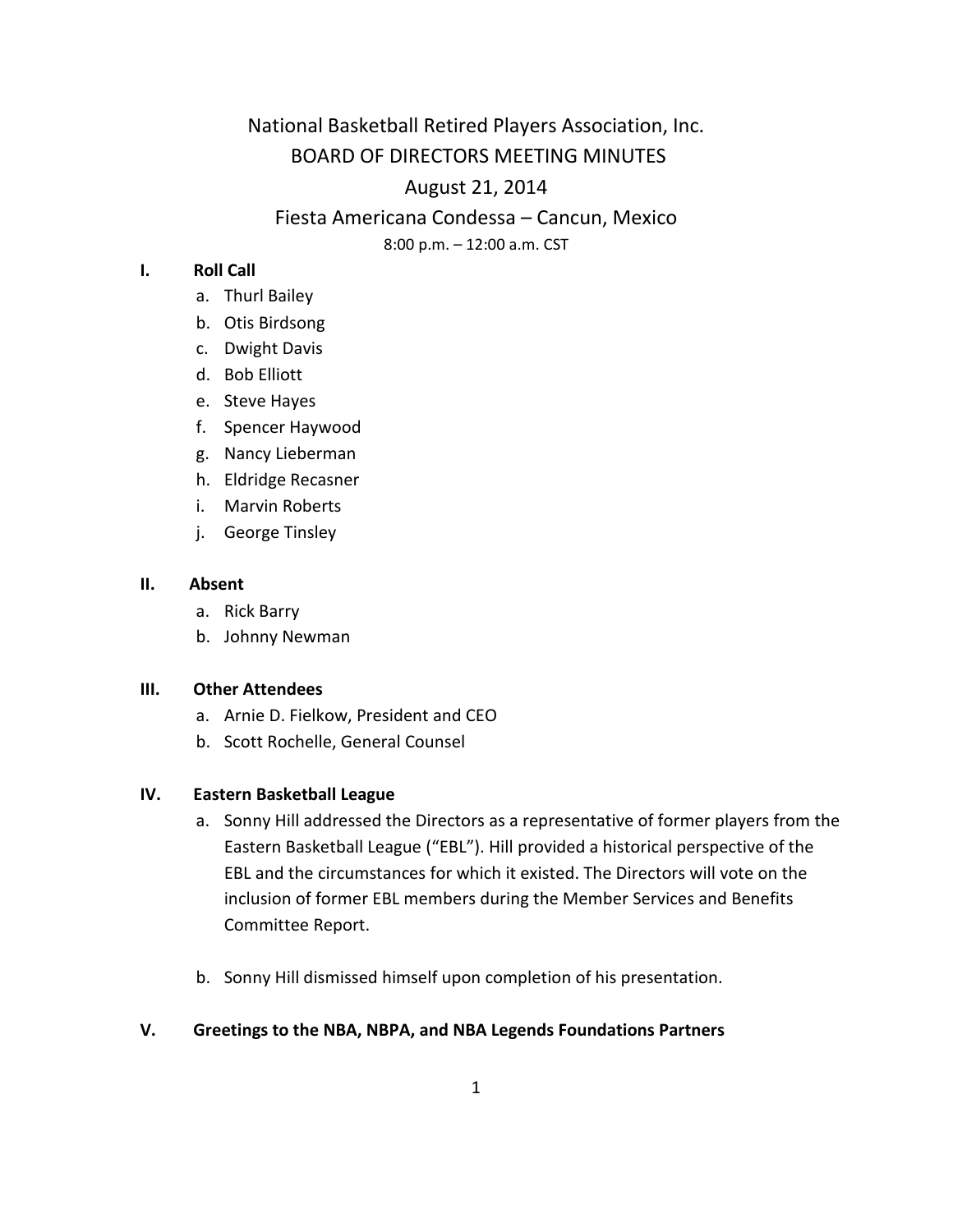- a. The NBRPA is joined by representatives of the NBA, NBPA, and NBA Legends Foundation for the 2014 Legends World Sports Conference. The NBA is represented by Charlie Rosenzwieg, Senior Vice President of Entertainment and Player Marketing; the NBPA is represented by Ron Klempner. interim Executive Director and staffer Rich Rinaldi; and the NBA Legends Foundation is represented by Jan Brown, Executive Director.
- b. The parties made introductions and discussed the growth in collaboration between the groups, the positive results that have occurred, and strategy for increased collaboration in the future. The NBA will increase its utilization of the NBRPA membership in its youth initiatives, especially throughout the 2015 All-Star events. The NBPA seeks to expand the role of retired players in its Broadcasting Program and the Legends Foundation will seek opportunities to increase its support of the NBRPA membership. The parties were thanked for their support of the NBRPA.
- c. The NBA, NBPA, and Legends Foundation representatives dismissed themselves upon completion of this discussion.

### **VI. Approval of July 1, 2014 Board of Directors Meeting Minutes**

- a. A brief discussion of the minutes ensued.
- b. **Motion to approve the July 1, 2014, Board of Directors meeting minutes by Bob Elliott. The motion was seconded by Thurl Bailey. The motion passed unanimously.**

### **VII. Legal Report (Scott Rochelle)**

- a. Keller v. NCAA: The attorneys for the *Keller v. NCAA* and *O'Bannon v. NCAA* antitrust lawsuits have joined the NBRPA for the Legends World Sports Conference. NBRPA legal counsel will work closely with the lead attorneys on these cases to identify class members within the NBRPA membership.
- b. Chapter Update: Legal counsel provided an update on the chapter program, recognized development and identified key areas for improvement. An extensive discussion ensued as to the chapter program, its administration, potential improvements, and the role of the program moving forward.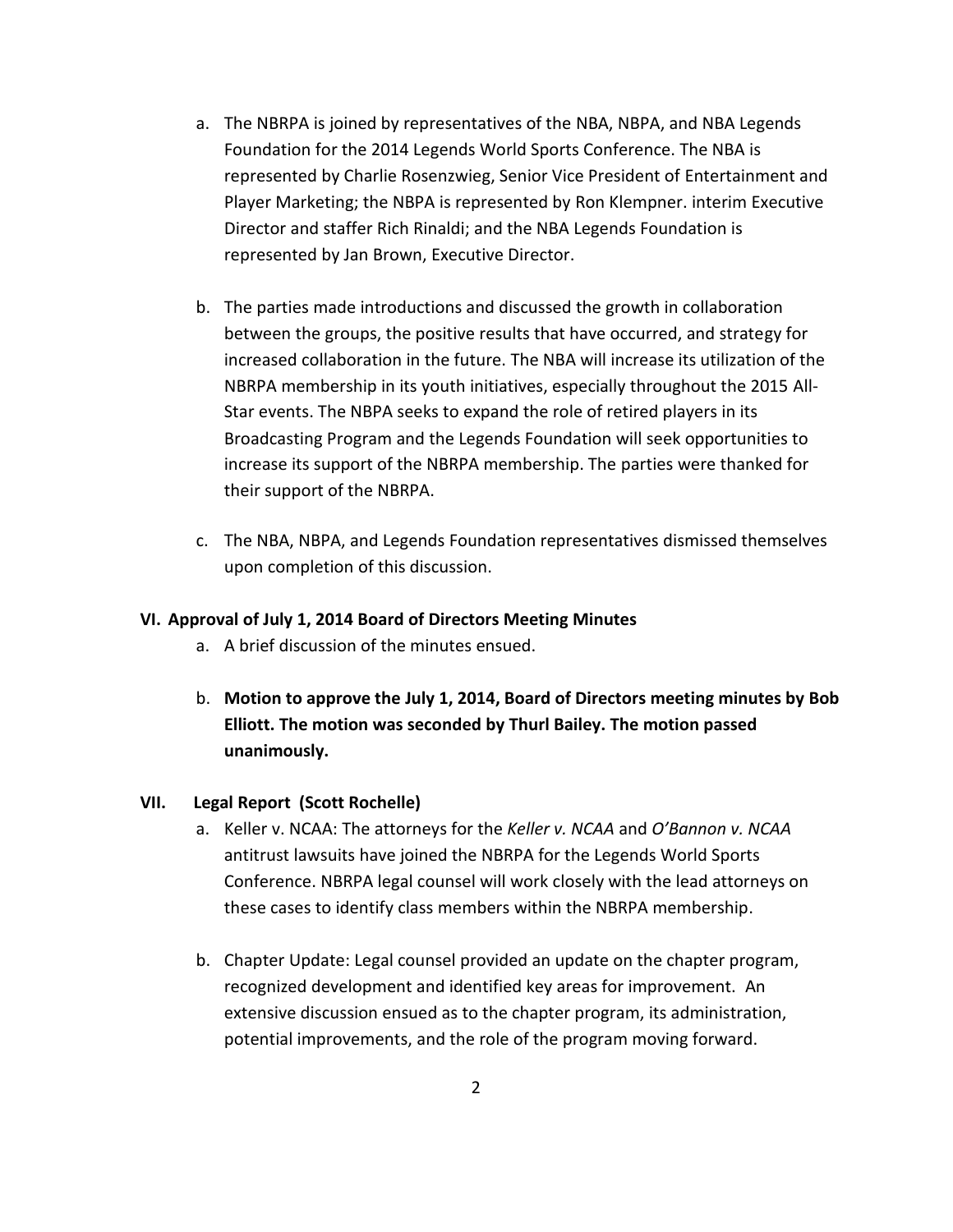### **VIII. President/CEO's Report (Arnie Fielkow)**

- a. NBRPA Recruitment Video: The NBRPA has unveiled a comprehensive recruitment video that is narrated by member Stephen Bardo and features testimony from the NBRPA leadership and members. This project was a large undertaking that began during the 2014 All-Star Weekend. The video will be used to recruit and renew members. A brief discussion ensued as to how the NBRPA can best utilize input from a diverse demographic of players.
- b. 2014 Legends World Sports Conference ("LWSC"): An overview of the conference schedule and events was provided to the directors. There are over 70 members and 200 total guests in Cancun for the conference. A discussion ensued as to the possibility of holding the conference in conjunction with the NBPA and possibly USA Basketball meetings in the future.
- c. USA Basketball ("USAB"): Vice Chairman Thurl Bailey joined CEO Arnie Fielkow in Las Vegas for the USA Basketball meetings in furtherance of the growing relationship. USAB leadership is interested in building a stronger relationship with the NBRPA and follow up meetings have been arranged.
- d. Naismith Hall of Fame ("HOF"): Treasurer Marvin Roberts, Director Nancy Lieberman, and CEO Arnie Fielkow attended the 2014 Naismith Basketball Hall of Fame enshrinement activities. There is an ongoing discussion between NBRPA and HOF leadership about the NBRPA leading the former player initiative.
- e. AIPAC/ Middle East: The Middle East initiative has been postponed due to unrest in the region. The NBRPA has continued its communication with AIPAC and the NBA with hopes of scheduling a goodwill mission in the future.
- f. African American Mayors Association (AAMA): The NBRPA is in discussions with the AAMA regarding a partnership on their My Brothers Keeper Initiative. The AAMA is under new leadership and is working to restructure its operations. We will continue to work with AAMA as they solidify their plans moving forward.
- g. NBA Legends Foundation: Newly appointed Executive Director Jan Brown is participating in the LWSC and will present on the Foundation's role and services. The Foundation is currently evaluating all of its policies and will involve the NBRPA in its future planning.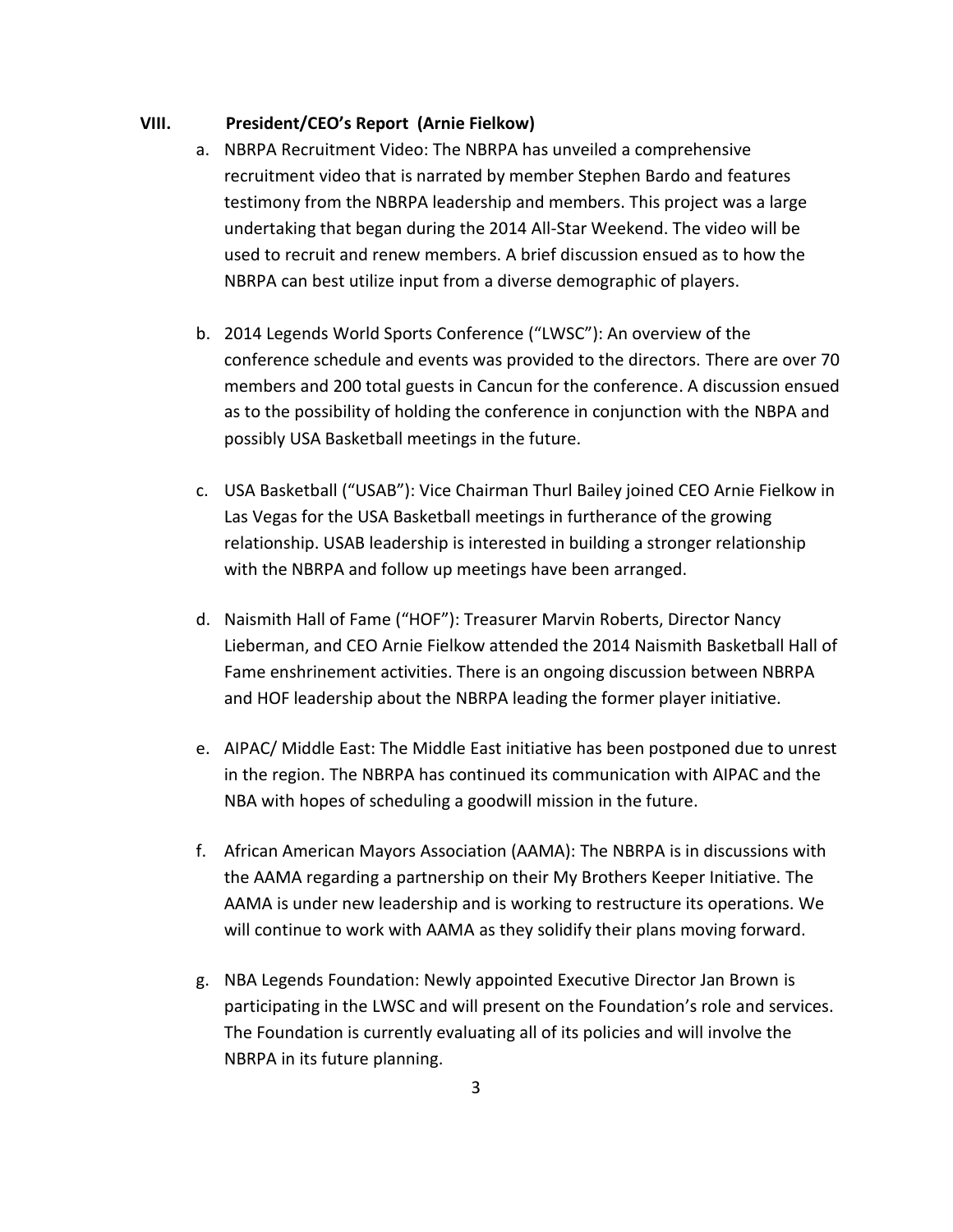- h. NBPA Executive Director: Chairman Otis Birdsong, Vice Chairman Thurl Bailey, and CEO Arnie Fielkow participated in the NBPA's Annual Meetings as guests of interim Executive Director Ron Klempner. The NBPA membership selected Michele Roberts, a corporate attorney from Washington, D.C., as their new Executive Director.
- i. Active Player Recruitment: The topic of active players is the first priority for the NBRPA in its discussions with new NBPA Executive Director Michele Roberts. The NBPA Executive Committee has been provided an Action Plan and will examine the issue once the leadership transition is complete.

Jalen Rose has joined the NBRPA as a player ambassador and will work with the Membership department to recruit members and raise the profile of the NBRPA.

- j. WNBA Recruitment: The NBRPA is considering two staff positions to assist in WNBA recruitment. The first position is a full-time sales position and the second is a part-time player ambassador that will serve in the same capacity that Jalen Rose does.
- k. Membership Awards: The Board of Directors received nominations from the membership for the NBRPA Award, given to the member who has contributed the most to the NBRPA, and the Community Award, given to the member who has contributed the most to the community at large.

*NBRPA Award*: Major Jones and Emmette Bryant were nominated for the NBRPA Award.

**Motion by Bob Elliott to approve Emmette Bryant as the NBRPA Award recipient. The motion was seconded by Spencer Haywood. A discussion ensued as to both candidates. The Motion passed unanimously.** 

*Community Award*: Major Jones, Emmette Bryant, and Mike Glenn were nominated for the Community Award.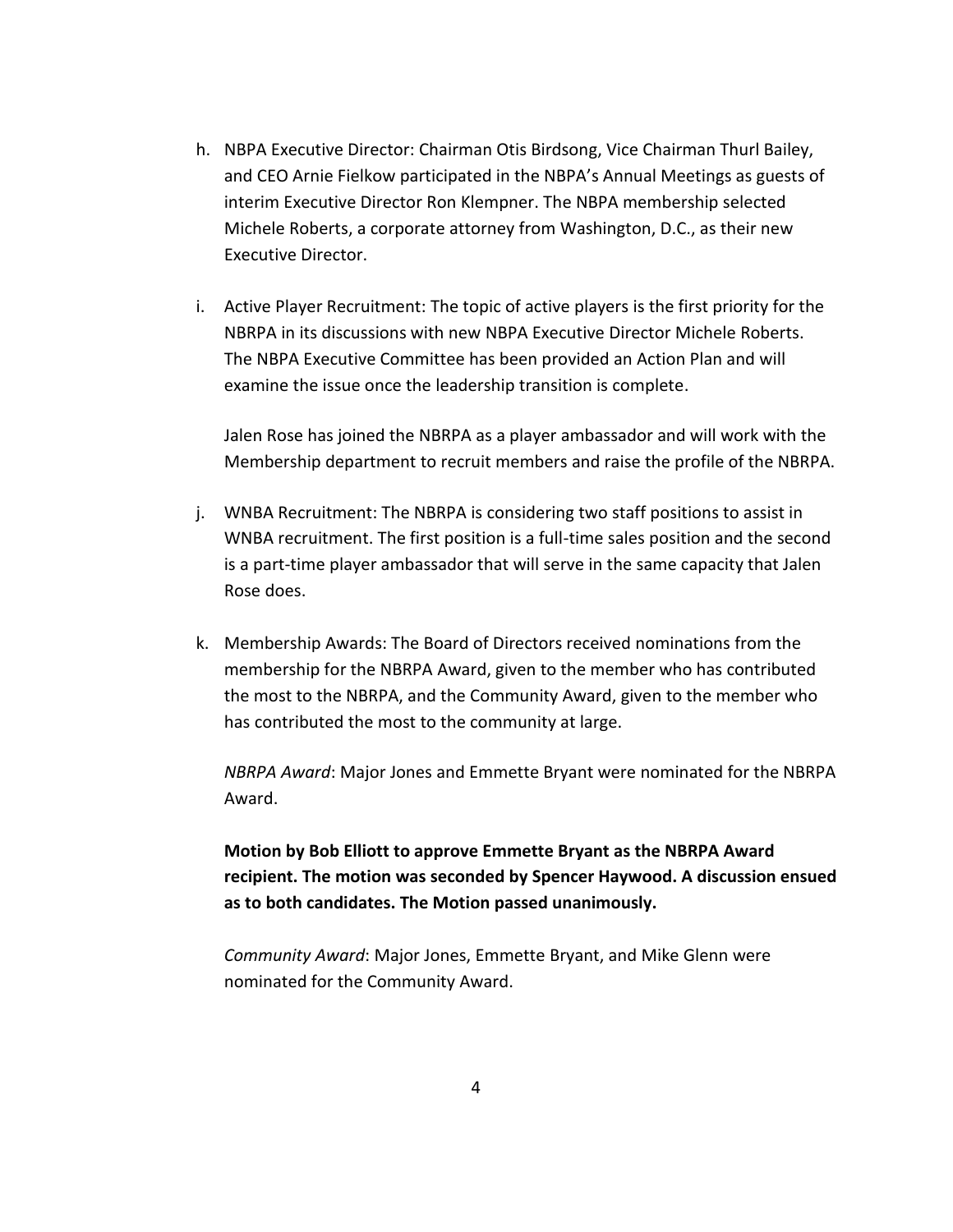**Motion by Steve Hayes to approve Major Jones as the Community Award recipient. The motion was seconded by Nancy Lieberman. A discussion ensued as to all candidates. The motion passed unanimously.** 

- l. Hospital for Special Surgery: The NBRPA is working on a renewed relationship with the Hospital for Special Surgery for the benefit NBRPA members. An update will be provided once the parties have agreed to terms.
- m. DeVry: A pilot program with DeVry University has been proposed wherein members will have access to free educational opportunities. Future discussions will be scheduled.
- n. Legends Care Advisory Board/Blue Ribbon Rebrand: The Directors were presented with the re-branded Blue Ribbon Advisory Board concept. The Legends Care Advisory Board will emulate other charitable boards and provide great access and benefits in return for the business expertise and networks of its individual members.

## **Motion to approve the Legends Care Advisory Board by Steve Hayes. The motion was seconded by Marvin Roberts. The motion passed unanimously.**

- o. 2015 All-Star Weekend: This fall the NBA will provide the details for the 2015 All-Star hotel and other events. The NBRPA will partner with the NBA on a number of community events throughout the weekend. A key community event is being planned at the Alma Mater of Dolph Schayes. Early planning is underway and a ceremony to honor Schayes will highlight the event.
- p. NCAS Request: National Consortium of Athletics and Sports ("NCAS") Founder Richard Lapchick has asked the NBRPA to support the 2014 NCAS Benefit. It was suggested that the NBRPA purchase a table for the benefit. The Directors unanimously agreed to support the purchase of a table for the event.

### **IX. Chairman's Report (Otis Birdsong)**

a. The Chairman encouraged the Directors to interact with the LWSC partners in attendance in Cancun. A discussion ensued as to how the NBRPA can better ensure that partners receive optimal value for their sponsorship of the NBRPA.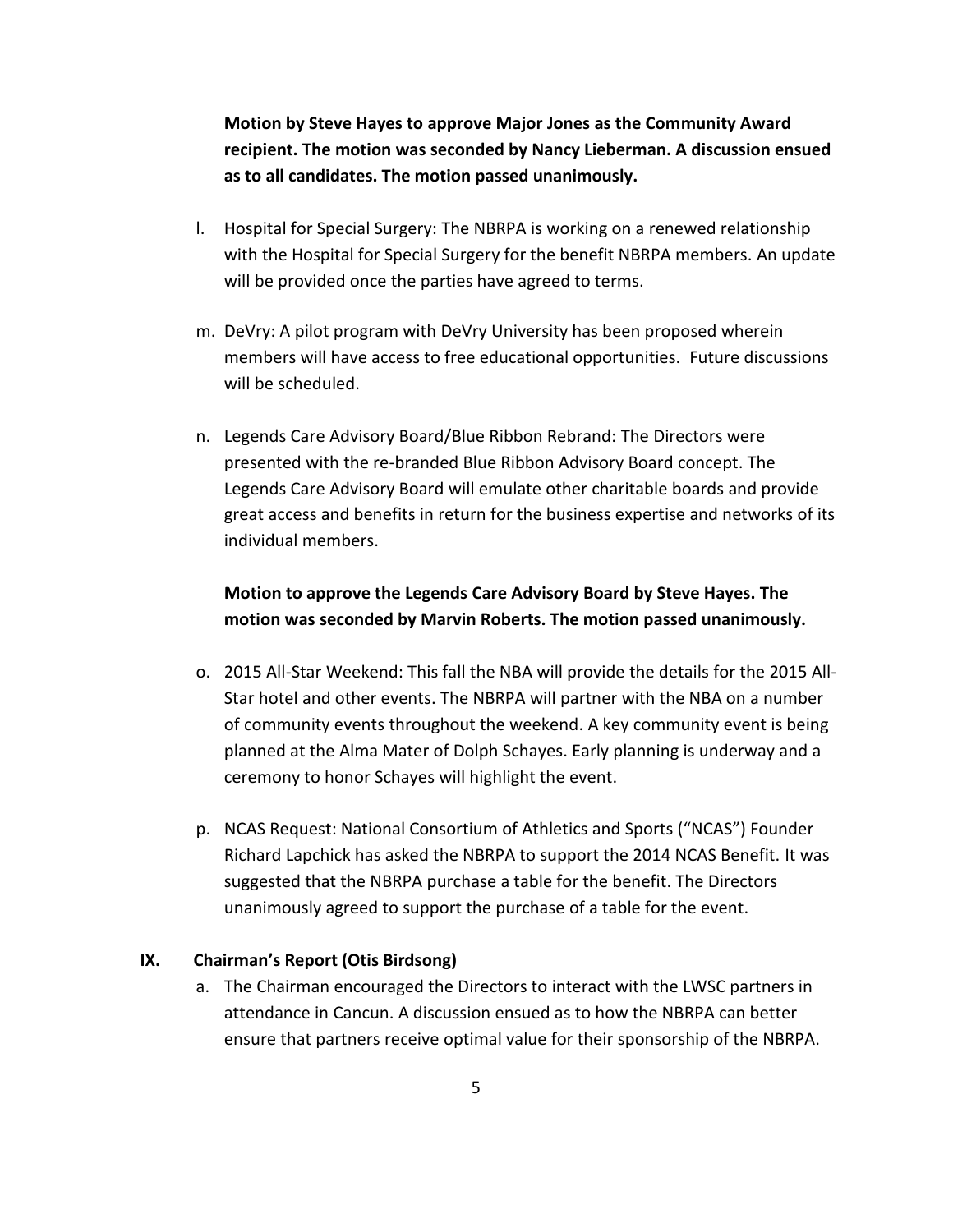b. Legends Brunch / Panini: The NBRPA receives an annual rights fee of \$25,000 from Panini to participate in the Legends Brunch at All-Star Weekend. This rights fee is traditionally allocated to the NBRPA's Legends Care initiatives. The Chairman led a discussion on the issue of paying those members who sign autographs for Panini in conjunction with the Legends Brunch.

**Motion by the Chairman to allot \$6,000 of the Panini rights fee to pay up to 6 members who sign autographs for Panini at the Legends Brunch. Board members are eligible for this initiative. The motion was seconded by Nancy Lieberman. The motion passed unanimously.** 

c. Transparency: The Chairman led a discussion as to the transparency procedures in place for the 2015 Board of Directors election. As customary, all in person ballots will be counted by the NBRPA's independent accounting firm Weltman Bernfield, LLC. The online and mailed votes will be collected directly by Vote-Now, LLC. Vote-Now will then provide all ballots directly to Weltman Bernfield for counting. Once a final tally is reached, Weltman Bernfield will provide a report to the Nominating and Governance Committee Chair George Tinsley. He will then notify the Chairman and CEO. The results will be announced to the membership within 48 hours of the final count. The Chairman and the Directors were satisfied with this process.

### **X. Finance, Audit & Compensation Committee Report (Marvin Roberts)**

- a. The committee chair Marvin Roberts thanks his committee members (Thurl Bailey, George Tinsley, Bob Elliott, and Otis Birdsong) for their time and dedication.
- b. It was noted that increases in the Group Licensing Agreement ("GLA") that the NBRPA and the NBA operate under and the NBPA's improved support has resulted in nearly a \$1 million dollar increase to the NBRPA balance sheet over the past three years.

A discussion ensued as to the allocation of the funds pursuant to the increase. The past three years have seen a major increase in the DeBusschere Scholarship distributions, direct payment to players through Full Court Press and other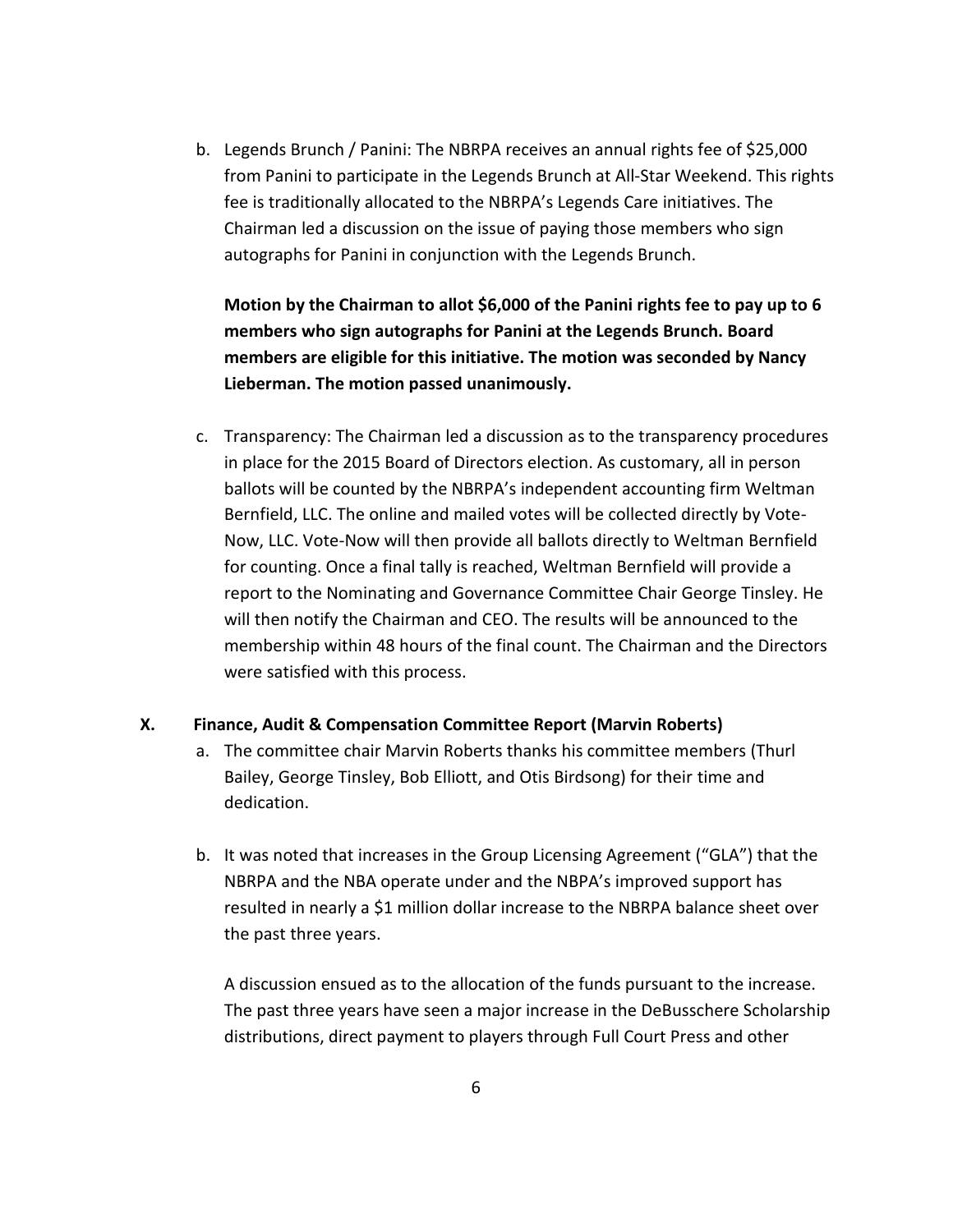initiatives, and an overall increase in program offerings to the NBRPA membership.

c. Conflict of Interest: Legal counsel has revised the NBRPA Conflict of Interest Policy to address the manner in which the NBRPA provides support to third parties, its members, employees, and leadership.

# **Motion to approve the revised Conflict of Interest Policy by Dwight Davis. The motion was seconded by George Tinsley. The motion passed unanimously.**

### **XI. Member Services and Benefits Committee Report (Steve Hayes)**

- a. DeBusschere Scholarship: It was discussed that the DeBusschere Scholarship process begin by May  $1<sup>st</sup>$  in order to ensure that the recipients receive the checks before the beginning of the fall semester.
- b. Members Survey: The NBRPA's comprehensive survey to the membership has continued to garner responses. The final surveys will be collected during the membership meeting during LWSC and a report analyzing the data will be submitted for review.
- c. Eastern Basketball League: The committee proposed that the NBRPA adjust its membership guidelines to allow former Eastern Basketball League players to join.

**Motion by the committee to revise the NBRPA membership guidelines to include former EBL players. The motion was seconded by Marvin Roberts. A lengthy discussion ensued. Steve Hayes amended the motion to recognize EBL players, but not allow membership. The amendment was seconded by Nancy Lieberman. The motion passed unanimously.** 

d. Kreative Solutions: LWSC sponsor Kreative Solutions is a comprehensive health and wellness company. Kreative Solutions has created a discount program wherein NBRPA members can access their health and wellness services for\$20 a month.